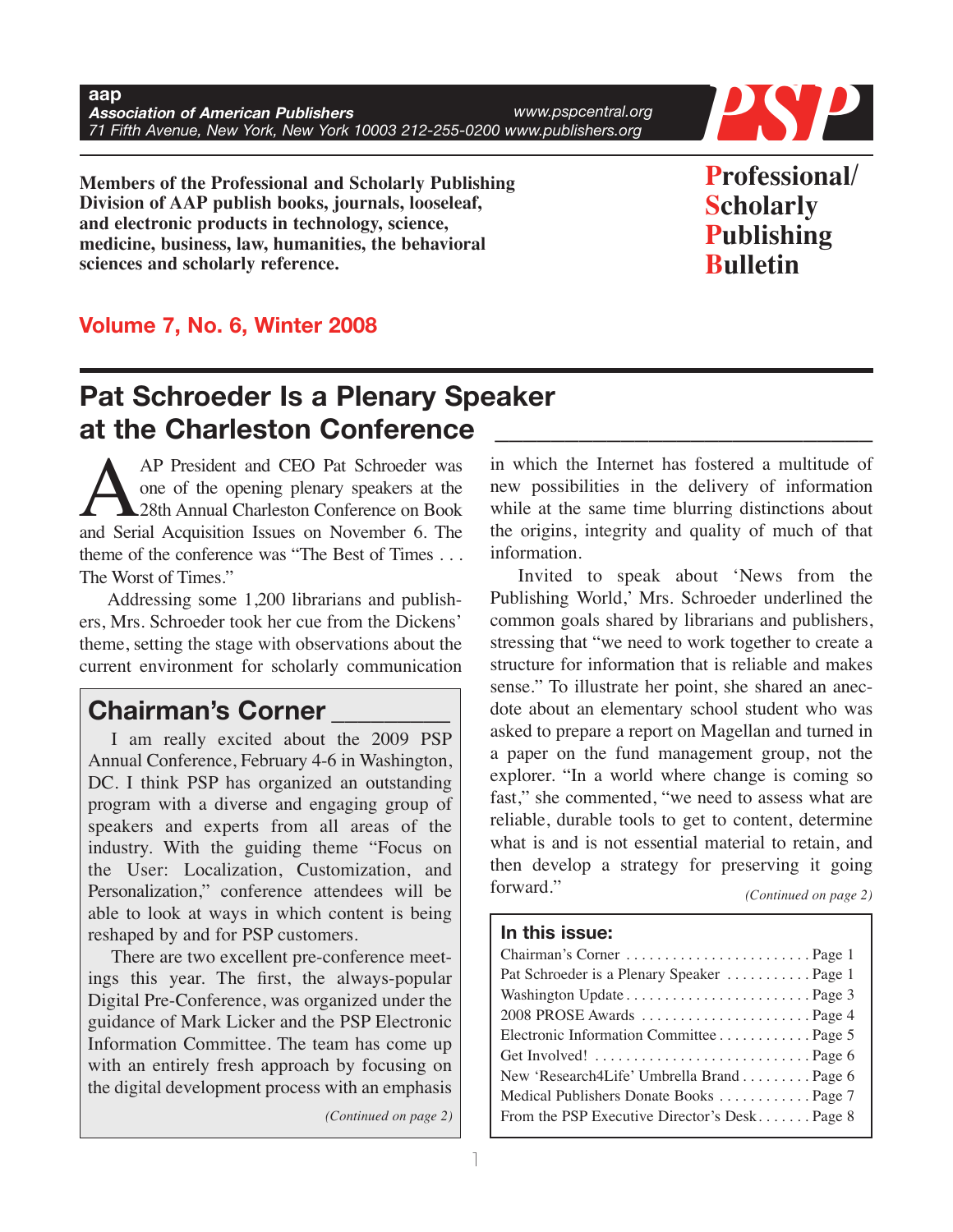## **Pat Schroeder Is a Plenary Speaker at the Charleston Conference \_\_\_\_\_\_\_\_\_\_\_**

*(Continued from page 1)*

Mrs. Schroeder discussed the publishing issue most on the minds of her audience: the landmark settlement reached by AAP, the Authors Guild and Google that had been announced just a week prior to the conference. Reviewing key provisions of the agreement, she focused particular attention on those applicable to libraries, including wider access to out-of-print books, additional ways to purchase copyrighted books, and a provision for institutional subscriptions to millions of books online, underscoring

## **Chairman's Corner \_\_\_\_\_\_\_\_\_\_\_\_\_\_\_\_\_\_\_\_\_\_\_\_\_\_\_\_\_\_\_\_\_\_\_\_\_\_\_\_\_\_**

*(Continued from page 1)*

on listening to the professional and scholarly enduser.

Our second Pre-Conference program, entitled "MashUp at the Library," is sponsored by the PSP American Medical Publishers Committee in conjunction with the NLM. Jack Farrell and Dianne McCutcheon will introduce the full-day session, which brings together university and medical librarians, together with scholars, to discuss the changing needs of users.

The Annual Conference kicks off with a keynote by Don Waters, the Program Officer for the Mellon Foundation and followed by a social reception at the Cosmos Club.

The rest of the meeting schedule consists of two exciting plenary sessions and a return of the 3x3 panel sessions wherein attendees can choose from any of three simultaneous sessions. Each session has been organized by Executive Council members in order to represent the broad diversity and interests of PSP's membership. I think you will find much of interest, including new developments in copyright, new innovative delivery models, new content authority measures, and new and emerging needs of the reference content user. If you look at the number of times I said "new," you will realize that the sessions will be on the front edge of contemporary publishing. If you scan the names of panelists, I think you will agree with me that there is a lot of breadth and depth to the conference content.

the fact that the smallest U.S. public library can now have access to great library collections.

Mrs. Schroeder conveyed the significance of the new Book Rights Registry as a component of the rights management infrastructure, but it was evident as she began to answer detailed questions from the audience that many complexities and issues remain to be resolved. Most importantly, as she communicated in wrapping up her 45-minute session, after three years of discussion and negotiation, the Google settlement provides "a model for going forward but there's still a lot of work to be done."

Alex Jones from Harvard's John F. Kennedy School of Government is this year's dinner speaker. Alex is an expert in media and public policy, the author of many books and is the host of Media Matters and On the Media.

Last, but by no means least, will be the revamped awards program, now entitled the PROSE Awards. There have always been awards to recognize the best in professional and scholarly publishing but conference veterans will hardly recognize the re-branded program this year. I believe you will really enjoy it. There was a record-setting number of submissions and competition for awards is awesome. I want to extend special thanks to John Jenkins for his tireless work in bringing new excitement to the awards program.

All-in-all the conference program promises to be great. I am really proud of all the hard work by the Executive Council, PSP Committees, panel moderators, and participants. I am thankful for the willingness of many volunteers to give back to the PSP industry. Of course, I am also very appreciative of the professionalism of AAP/PSP Staff. I look forward to seeing you in DC.

> **Michael Hays,** McGraw-Hill PSP Chair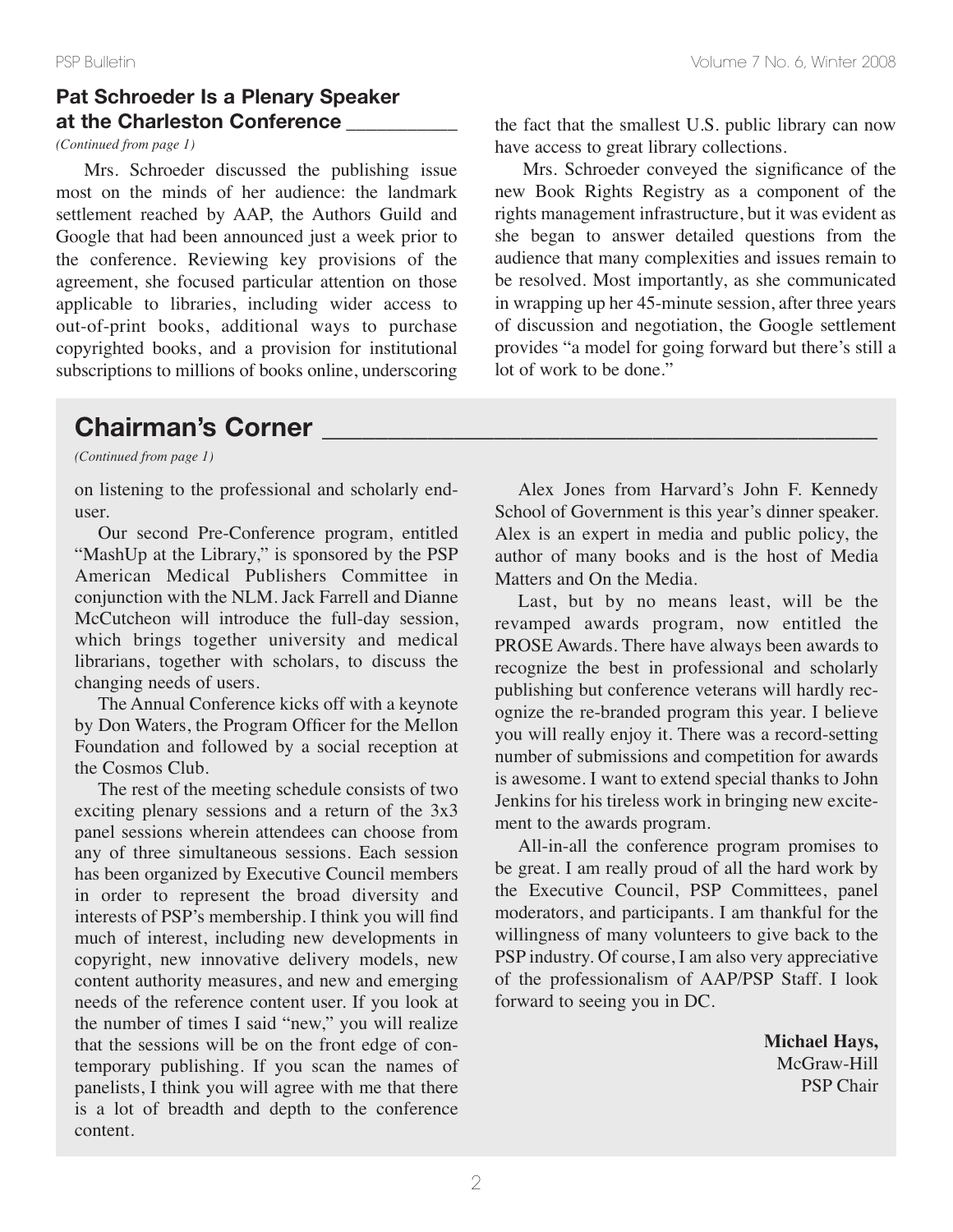# **Washington Update**

by **John Tagler**, *Vice President & Executive Director, PSP*

This fall has seen two significant legislative<br>developments for AAP and its members. Both<br>have been well documented on the AAP and<br>PSP web sites and there has been considerable discusdevelopments for AAP and its members. Both have been well documented on the AAP and PSP web sites and there has been considerable discussion and debate in the press as well. At this stage, there is probably little new information that can be imparted but I want to highlight the critical issues and provide you with a status report on where matters currently stand. In both cases there is extensive information on the PSP web site, with links to other sites containing more in-depth information and different perspectives.

## **The Fair Copyright in Research Works Act**

On September 11th, the House Judiciary Subcommittee for Intellectual Property introduced the Fair Copyright in Research Works Act. The bipartisan bill (H.R. 6845) would prohibit government agencies from conditioning research funding on the limitation of the rights of journal publishers who acquire copyright of scholarly research articles from the funded authors after providing substantial added value by putting the manuscripts through significant quality assurance processes, such as peer review.

The legislation was introduced in response to the recent mandate by Congress directing the National Institutes of Health to require funded researchers to submit their final peer-reviewed manuscripts to the agency, upon acceptance for publication by a scientific journal, for worldwide online distribution by NIH within 12 months after publication in the journal.

Four witnesses spoke at the September 11th hearing: Dr. Elias Zerhouni (NIH), Heather Joseph (ARL/SPARC), Dr. Martin Frank (American Physiological Society and Coordinator of the DC Principles Coalition) and Ralph Oman (George Washington University Law School).

The bill will not reach the floor of the House this year, but it will likely be reintroduced in the new Congress in 2009. There has also been a newlyannounced change in the House Judiciary Committee structure for intellectual property issues starting in 2009, with the disbanding of the IP Subcommittee and placement of intellectual property issues under the direct control of the full Committee.

For further information visit:

*AAP press release announcing new House legislation to safeguard copyright in research works:* http://www.pspcentral.org/PublishersPraiseNewLeg islationtoSafeguardCopyrightinResearchWorks.cfm

J*oint publishers' letter to members of the IP Subcommittee from The American Physiological Society:* http://www.pspcentral.org/documents/Join tPublisherLetter9-10-08\_002.pdf

and *Statement from Copyright Alliance Re: Introduction of HR-6845:*

http://www.copyrightalliance.org/news.php?id=46

## **Authors, Publishers and Google Reach Landmark Settlement**

The AAP and Authors Guild settlement with Google, after more than two years of negotiation, was announced on October 28th.

The agreement promises to benefit readers and researchers, and enhance the ability of authors and publishers to distribute their content in digital form, by significantly expanding online access to books through Google Book Search. The agreement acknowledges the rights and interests of copyright owners, provides an efficient means for them to control how their intellectual property is accessed online, and in some cases enables them to receive compensation for online access to their works.

It is still subject to court approval, which is expected to take approximately six months and occur sometime in late spring.

There are five key elements to the agreement:

- More access to out-of-print books that remain in copyright.
- Additional ways to purchase copyrighted books via online access. Various preview options for viewing in-copyright books will allow users different levels of preview access for in-print and out-of-print books, depending on rightsholders' decisions.
- Institutional subscriptions to millions of books *(Continued on page 4)*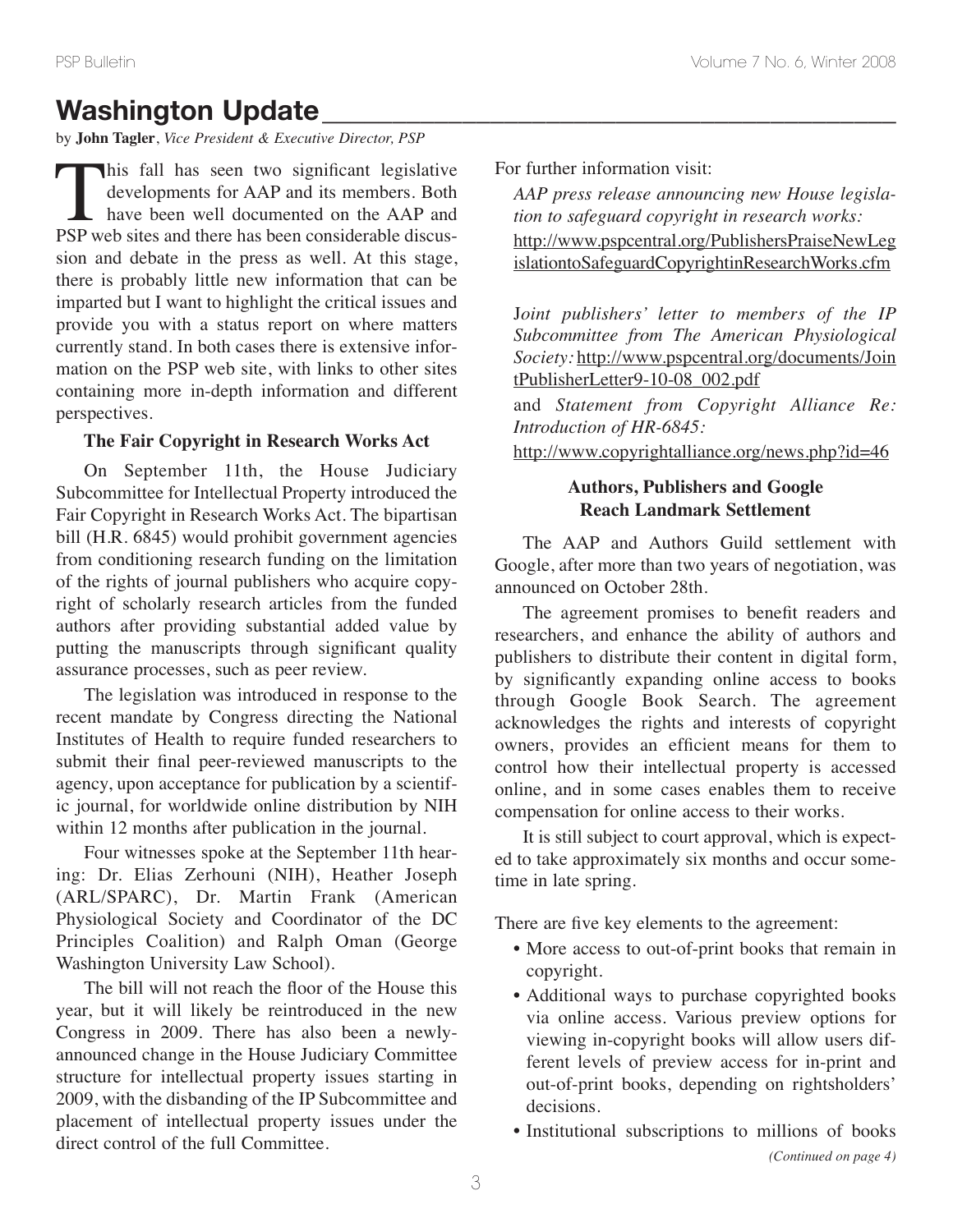*(Continued from page 3)*

that have been culled from some of the world's most renown library collections available online to US colleges, universities and other organizations.

- Free access from US libraries for online viewing of millions of out-of-print books at designated computers in US public and academic libraries.
- Compensation to authors and publishers earned from online access provided by Google and other potential providers through a newly-created independent, not-for-profit Books Rights Registry.

Google will make payments totaling \$125 million, with the money used to pay claims to Rightsholders and to establish the Books Rights Registry. Holders of US copyrights can register their works with the Registry and receive compensation from institutional subscriptions, book sales, ad revenues and other possible revenue models, as well as a cash payment if their works have already been digitized.

According to Allan Adler, AAP Vice President for Government and Legal Affairs, "A great deal of information about the settlement can be found in the settlement agreement and its attachments. Few people will read these documents cover-to-cover but publishing people can gain a lot of basic information by perusing the table of contents in the agreement to familiarize themselves with the scope of coverage and then focus on those areas that are of interest and concern to them. Then they must remember that there are still myriad questions to be answered and issues to be resolved. It's still a long process ahead." Details can be found online in the settlement agreement which may be accessed through the AAP web site: http://www.publishers.org/main/Copyright/Google/ documents/05cv8136-BoniDeclaration.pdf.

For further information about the Google settlement, check the Key Issues page on the AAP web site http://www.publishers.org/main/Copyright/Copy Key/copyKey\_01\_03.htm.

# **2008 PROSE Awards Achieves Record Level of Participation\_\_\_\_\_\_\_\_\_\_\_\_\_\_\_\_\_\_\_\_\_\_\_\_\_\_\_\_\_\_\_\_**

by **Kate Kolendo**, *Project Manager, Professional & Scholarly Publishing Division*

The American Publishers Awards for Professional<br>and Scholarly Excellence (PROSE) is reaching<br>new heights, with more Awards entries than ever<br>before in its 33-vear history. Newly renamed and and Scholarly Excellence (PROSE) is reaching new heights, with more Awards entries than ever before in its 33-year history. Newly renamed and rebranded, the 2008 PROSE Awards is generating enthusiasm from both long-time PSP member companies and newly-invited participants, Association of American University Press (AAUP) members. 438 entries have been received – over 100 more than in 2007 – from 60 professional and scholarly publishers across the country.

Submissions growth is a reflection of a revitalization effort by the Awards Committee and its new Chairman, John A. Jenkins, President and Publisher of CQ Press, PSP Executive Council member and Co-Chairman of the PSP Books Committee. "The record number of submissions is an affirmation of a decision to rebrand the awards program and take it in a whole new direction: new name, expanded eligibility and exciting new web and multimedia elements that will highlight winners and drive orders to them," Jenkins contends. "I'm truly

gratified by the response."

In addition to expanding eligibility to AAUP members, the 2008 Awards sets no limit on the number of submissions per publisher in any category and encourages publishers to submit both print and electronic products through awards categories that reflect the changing nature and formats of professional and scholarly publishing. An increased online presence, extended publicity and marketing campaigns and a dynamic multimedia presentation at the Awards Luncheon are also planned to place the PROSE Awards securely on the road to being the premier awards for outstanding professional and scholarly publishing in the United States.

More than 35 PROSE Awards will be presented at a special Awards Luncheon on Thursday, February 5, 2009 at the PSP Annual Conference, held February 4-6, 2009, at the Renaissance Mayflower Hotel in Washington, DC.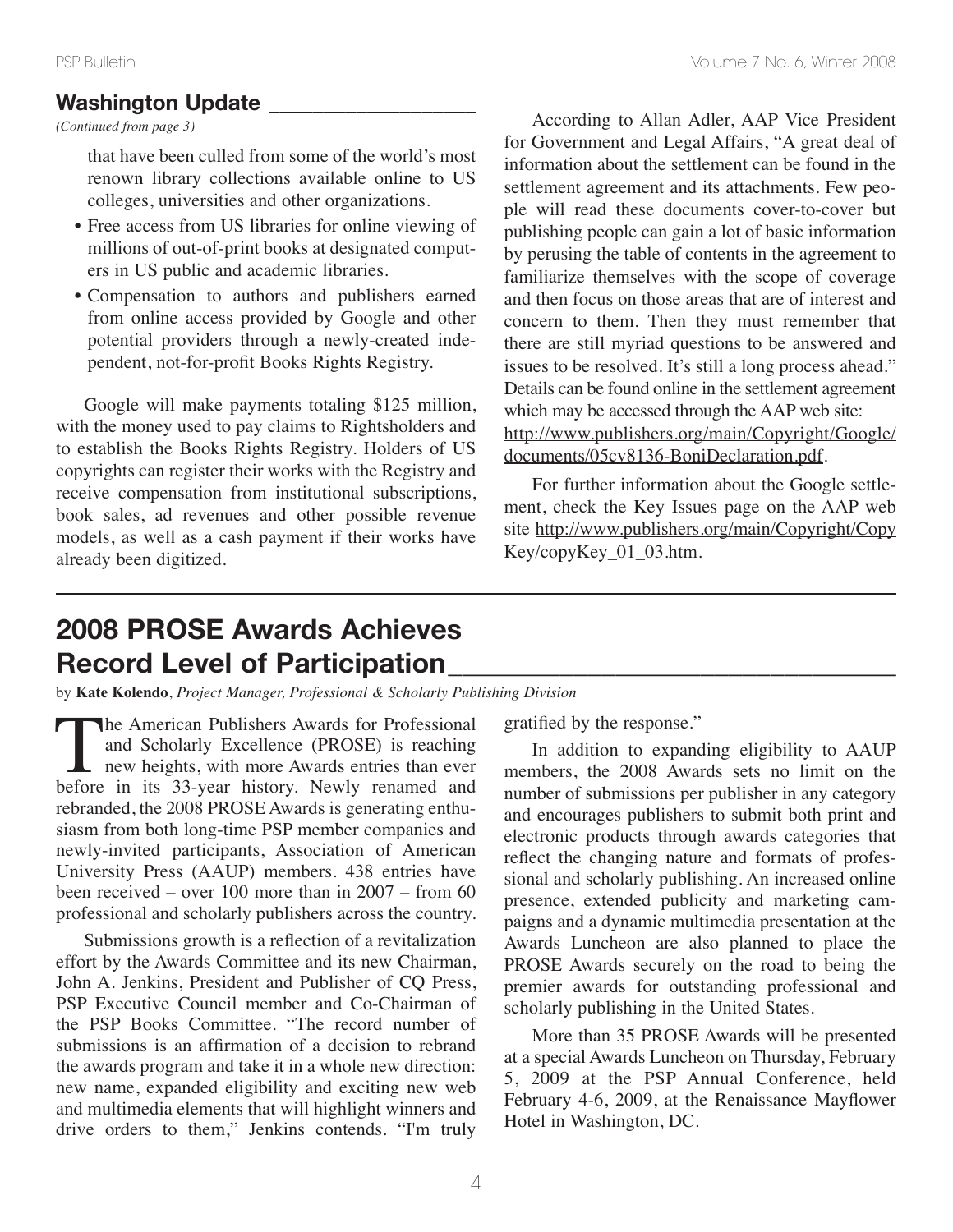# **Electronic Information Committee Launches Seminar Series in 2009 \_\_\_\_\_\_\_\_\_\_\_\_\_\_\_\_\_\_\_\_\_\_\_\_\_\_\_\_**

The PSP Electronic Information Committee<br>(EIC) will introduce the Seminar Series on<br>Selected Topics in Electronic Publishing in<br>2009 – starting with four programs in the spring and (EIC) *will introduce the Seminar Series on Selected Topics in Electronic Publishing* in 2009 – starting with four programs in the spring and four more in the fall. The programs will be targeted to staff new to electronic publishing at member organizations and address the transition underway from print to the electronic side of scholarly and professional publishing.

EIC members are affiliated with organizations with a breadth of experience in digital innovation, cutting across many subject disciplines and publication formats. The Committee, which holds education as fundamental to its mission, feels that this program will reach out to engage new members of the PSP community and share some of the Committee members' expertise and insights through a succession of programs dealing with different topics in electronic publishing.

To facilitate discussion and interaction, the number of attendees will be limited to 20, and participants will be asked to commit to the full series of four sessions – either in the spring or fall. Participation will first be offered to individuals from organizations active in the EIC and Executive Council, and any remaining spots will be offered on a first-come, firstserved basis to other PSP members. A small fee (\$100 for each four-part series) will be charged to ensure commitment on the part of participants. PSP will provide a certificate to participants after completion of a series.

According to Committee member Bernard Rous, of the Association of Computing Machinery, "For many years, the EIC has organized a highly acclaimed pre-conference in conjunction with the PSP Annual Conference. We are excited that this educational Seminar Series builds on that tradition and will provide participants the opportunity to explore each topic in greater depth in a more interactive learning environment."

Each 90-minute session, focusing on an important current issue in electronic publishing, will offer a 45-minute presentation followed by a 45-minute Q&A with discussion. All sessions will run from 12:00 – 1:30 PM, and a light lunch will be provided. According to Mark Licker, of McGraw-Hill Professional and chairperson of the EIC, "We're taking small steps initially, but if we get a positive

reaction to this program, we will consider other means of outreach – perhaps through webinars or an EIC seminar series road show. There are numerous possibilities in the topics we can cover and we want to think expansively in how we can reach as wide an audience as possible."

The current roster for dates and programs in 2009 is as follows:

#### **Spring Semester**

**Thursday, February 26th:** Cultivating Innovation and Agility in a Customer-focused Culture Convener: Kent R. Anderson, New England Journal of Medicine

**Tuesday, March 31st:** Electronic Publishing Project Organization and Management Convener: Caroline Rothaug, John Wiley & Sons, Inc.

**Tuesday, May 12th:** New & Emerging Technologies Conveners: Terry Hulbert, American Institute of Physics and Barbara Lange, IEEE, Inc.

**Tuesday, June 30th:** Managing Content: The Why and How of Managing Digitally Captured Assets Convener: Mark Licker, McGraw-Hill Professional and Stephen Sterns, Columbia University Press

### **Fall Semester**

**Friday, September 18th:** Case Study – Author Profiles and Publication Metrics Convener: Bernard Rous, Association for Computing **Machinery** 

**Wednesday, October 21st:** Accessibility: Meeting the Needs of Readers with Disabilities Convener: Natalie Hilzen, and Frederick Bowes, American Foundation for the Blind

**Tuesday, November 10th:** Indexes – Aggregated Content Online Convener: Barbara Chen, MLA International Bibliography

**Tuesday, December 15th:** Open Access and Institutional Repositories Convener: Tony Sanfilippo, Penn State Press & Jack Ochs, American Chemical Society

For additional information, please contact Sara Pinto, spinto@publishers.org, 212 255-0200 x257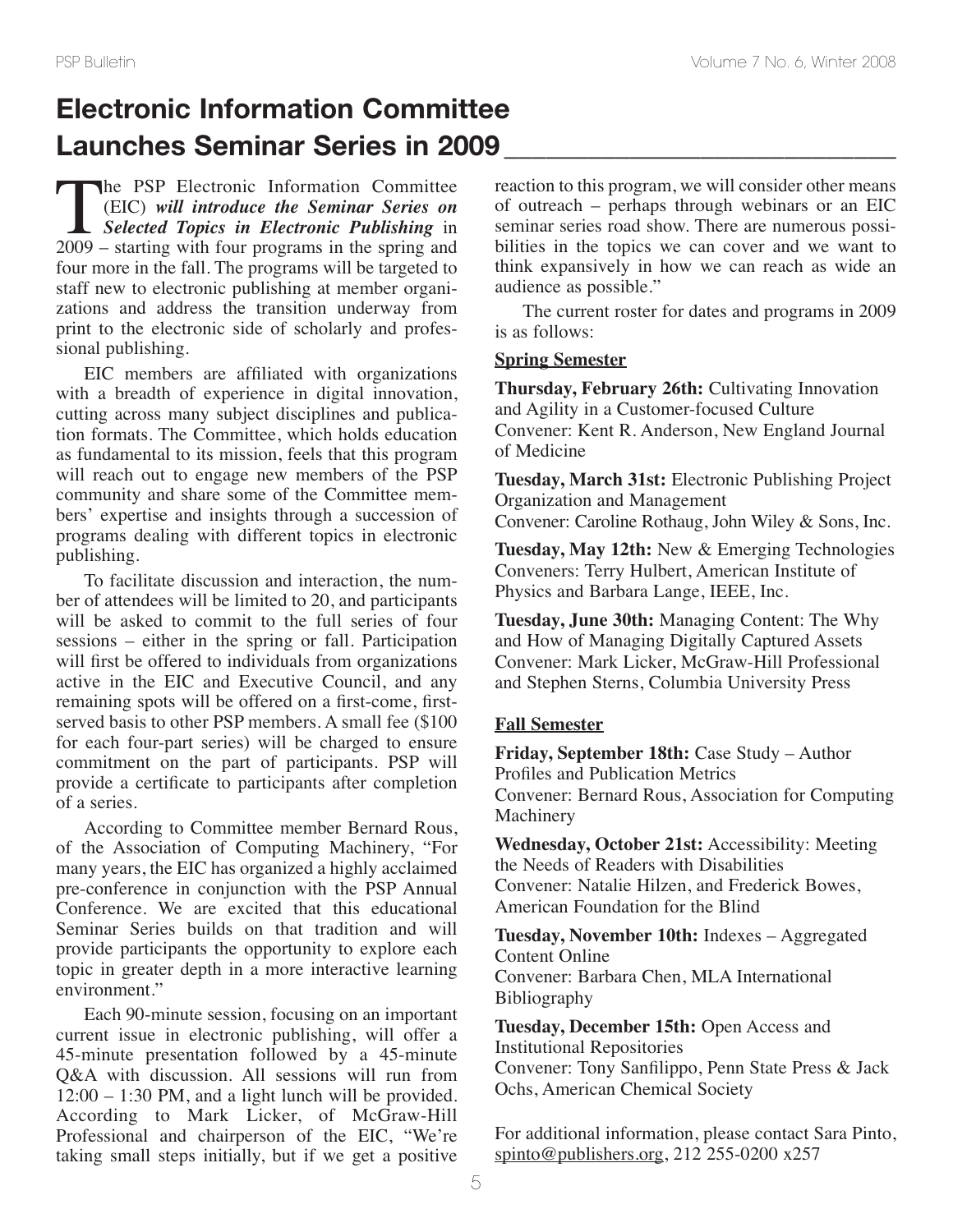# **Get Involved! \_\_\_\_\_\_\_\_\_\_\_\_\_\_\_\_\_\_\_\_\_\_\_\_\_\_\_\_\_\_\_\_\_\_\_\_\_\_\_\_\_\_\_\_\_\_\_**

In 2009 PSP will be launching two new<br>committees focusing on membership and edu-<br>cation, and you're invited to join. In the<br>Strategic Plan outlining PSP's goals and objectives committees focusing on membership and education, and you're invited to join. In the Strategic Plan outlining PSP's goals and objectives through 2010, high priority is placed on expanding the division's outreach programs.

PSP looks to offer more educational programs covering a broader range of topics than ever before. As professional and scholarly publishing becomes increasingly complex in the digital world and as developments occur with unprecedented speed, keeping apace of change is a great challenge. PSP plans to expand its education programs in 2009 by:

- addressing newly emerging topics
- experimenting with new formats (webinars, podcasts)
- bringing our onsite training programs to new cities

At the same time, the players in the scholarly communications process are growing and changing. The definition of a publisher continues to be reinvented and PSP seeks to engage many of the new – and heretofore untraditional – entrants to publishing. Share your ideas to help expand and diversify PSP membership.

But PSP can't accomplish this without members' help.

*This is your chance to become involved.* PSP wants your suggestions and welcomes people who think creatively and expansively. This is a chance to experiment with new approaches – in how PSP can better meet current member needs and engage new participants.

If you haven't been involved in a PSP committee before, this is the perfect opportunity to test the waters. If you're looking for new perspectives, here is the chance to share your knowledge with others while learning about new developments and innovations. And in the process you'll get to network with other motivated industry peers.

For more information about joining PSP's new **Education Committee** and **Membership Committee**, please contact:

John Tagler, Executive Director AAP/Professional and Scholarly Publishing jtagler@publishers.org 212 255-0200 x223

# **New 'Research4Life' Umbrella Brand Launched \_\_\_\_\_\_\_\_\_\_\_\_\_\_**

by **Shira Tabachnikoff**, *Corporate Communications, Elsevier*

The HINARI, AGORA and OARE cooperative<br>public-private partnerships (PPPs) between UN<br>agencies, STM publishers, universities and<br>university libraries, philanthropic foundations and public-private partnerships (PPPs) between UN agencies, STM publishers, universities and university libraries, philanthropic foundations and technology partners enjoy well-established reputations among some specific target audiences, including institutes, librarians and users. Partners have launched a new umbrella brand dubbed 'Research4Life' to embrace the three key United Nations-led initiatives which offer research for free or at little cost to developing nations.

However, those involved with promoting these programs often encounter difficulties when trying to explain them effectively. While there are distinct messages and goals for the individual programs, there is also a great deal of cross-over. The Research4Life umbrella brand is designed to enable partners to promote the three

programs to audiences who may not be completely familiar with them, including local and international media, governments, funding bodies and new partners.

Just as nonprofit organizations often seek to unite diverse local chapter needs with a headquarters operation, by allowing room for chapters to share a brand identity while demonstrating brand relevancy to their own specific audiences, Research4Life seeks to unite the UN-led programs with a single message to make the shared overarching goals of the three programs easier to communicate and understand.

The term Research4Life encapsulates perfectly what the UN-led programs are about and it was greeted enthusiastically by the annual HINARI-AGORA-OARE General Partners Meeting, hosted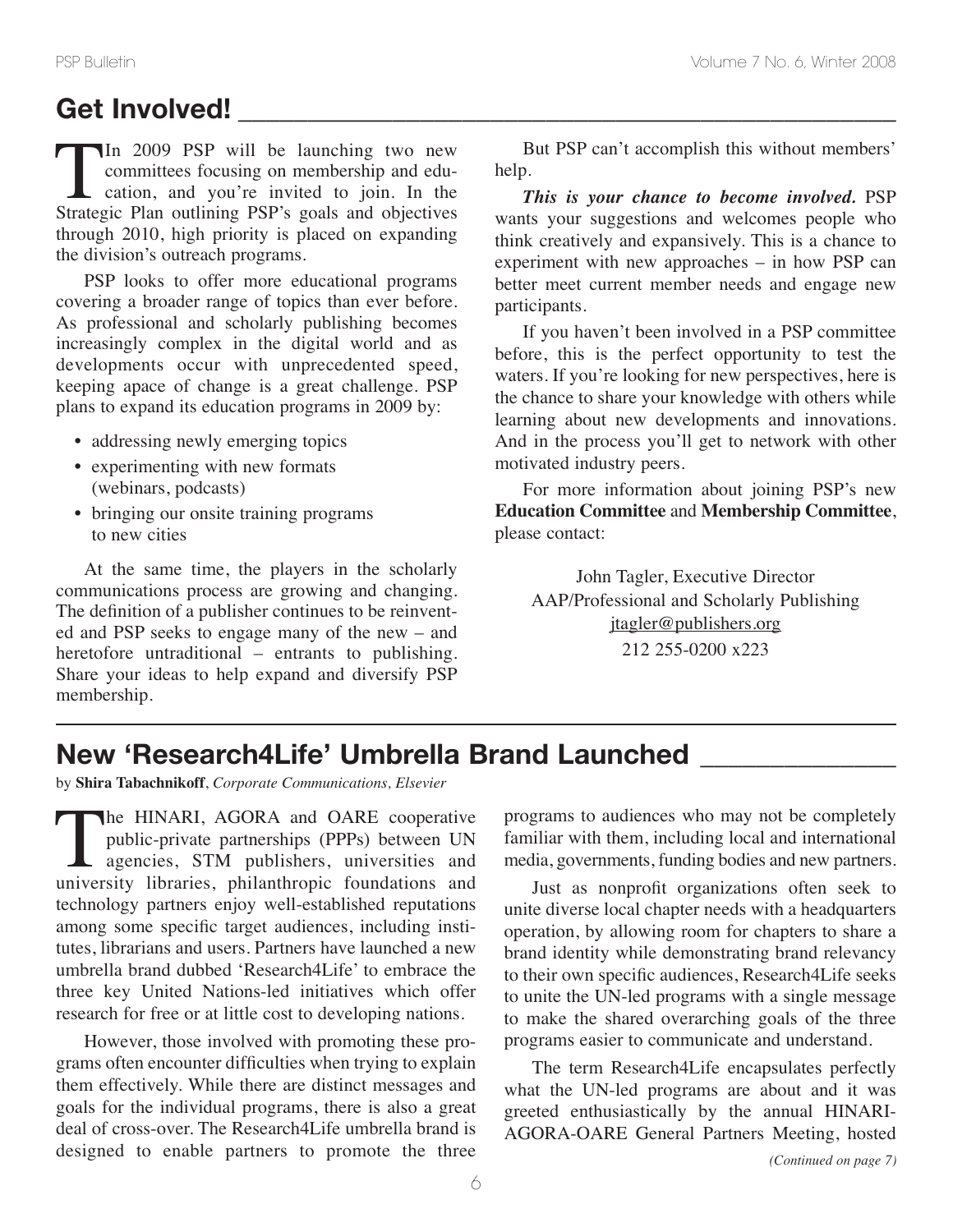## **New 'Research4Life' Umbrella Brand Launched \_\_\_\_\_\_\_\_\_\_\_\_\_\_\_\_\_\_\_\_\_\_\_\_\_**

by the National Academy of Sciences in Washington recently.

As part of this new branding initiative, the PR team, comprised of communications representatives from the partner companies including Shira Tabachnikoff at Elsevier, Eric Merkel-Sobotta at Springer, Emily Gillingham at Wiley-Blackwell, Kimberly Parker at WHO, Claudia Toth at Microsoft, Mohamed Atani at OARE, and Maurice Long at STM, has developed messaging, PR and marketing tools to help all participants involved with the programs to communicate about these successful partnerships in a clear, unified and effective manner.

Research4Life is also launching an online platform (www.research4life.org), with the support of Microsoft, for the media, funding bodies and potential new partners, as well as a community where all those interested can share and collaborate about the programs.

Feedback from researchers and academics in the developing world ranked lack of access to subscriptionbased journals as one of their most pressing problems. And until recently, many institutions in the developing world have been relying on 20 or 30 year-old books for

*(Continued from page 6)* their research and teaching and have little or no experience of using the internet.

> Research4Life's scientific resources advance economic development and human welfare in developing nations by providing over 1,300 institutions in developing countries with access to global scientific, technical and medical research information for free or very low cost. An impact analysis, conducted by Elsevier, has shown that researchers in the countries benefiting from the health program have begun to publish their findings in international peer-reviewed journals at a rate that is well in excess of the increase seen in the rest of the world – 63 percent growth compared to 38 percent in the developed world.

> For further information, case studies and photos, visit pspcentral.

Research4Life intro article:

http://www.pspcentral.org/commPublicAffairs/Rese arch4Life.cfm

Case Studies:

http://www.pspcentral.org/commPublicAffairs/docu ments/Research4LifeCaseStudies.doc

# **Medical Publishers Donate Books to Aid First OB/GYN Residency in Afghanistan\_\_\_\_\_\_\_\_\_\_\_\_\_\_\_\_\_\_\_\_\_\_**

by **Jack Farrell**, *Chair, AMPC Philanthropy Committee*

Then physicians Kathy and Scott Deasy of HOPE Worldwide (www.hopeww.org) – an **v** international charity that brings medical care to the world's poor, sick and suffering – sought help in establishing the first Ob/Gyn residency in Afghanistan, medical publishers answered the call.

Brian Scanlan, President of Thieme Publishers learned of the Deasy's efforts and alerted the Association of American Publishers (AAP). In quick order, a core collection of over 300 medical books was donated by leading publishers in Ob/Gyn – Elsevier, McGraw-Hill, Thieme and Wolters Kluwer – and shipped to Afghanistan so that each of the 18 Ob/Gyn fellows entering their study at Malalai Hospital, Kabul University Medical School now has a world-class library of books to guide them through their years of training and into clinical practice.

"The medical publishing community is always very generous when it comes to sharing their content with those in need," says Jack Farrell, Chair of Philanthropy for the American Medical Publishers' Committee of the AAP. "Medical information by its nature is global, and publishers understand the very positive impact their content can make."

The Deasy's are Ob/Gyn physicians dedicated to improving the state of women's health in Afghanistan which has the world's second highest maternal mortality rate. They recognized the acute need for a formal training as a first step in improving the care of women across the country. In conjunction with the **Center for Disaster and Humanitarian Assistance Medicine** (CDHAM) (www.cdham.org) and the **Henry M. Jackson Foundation**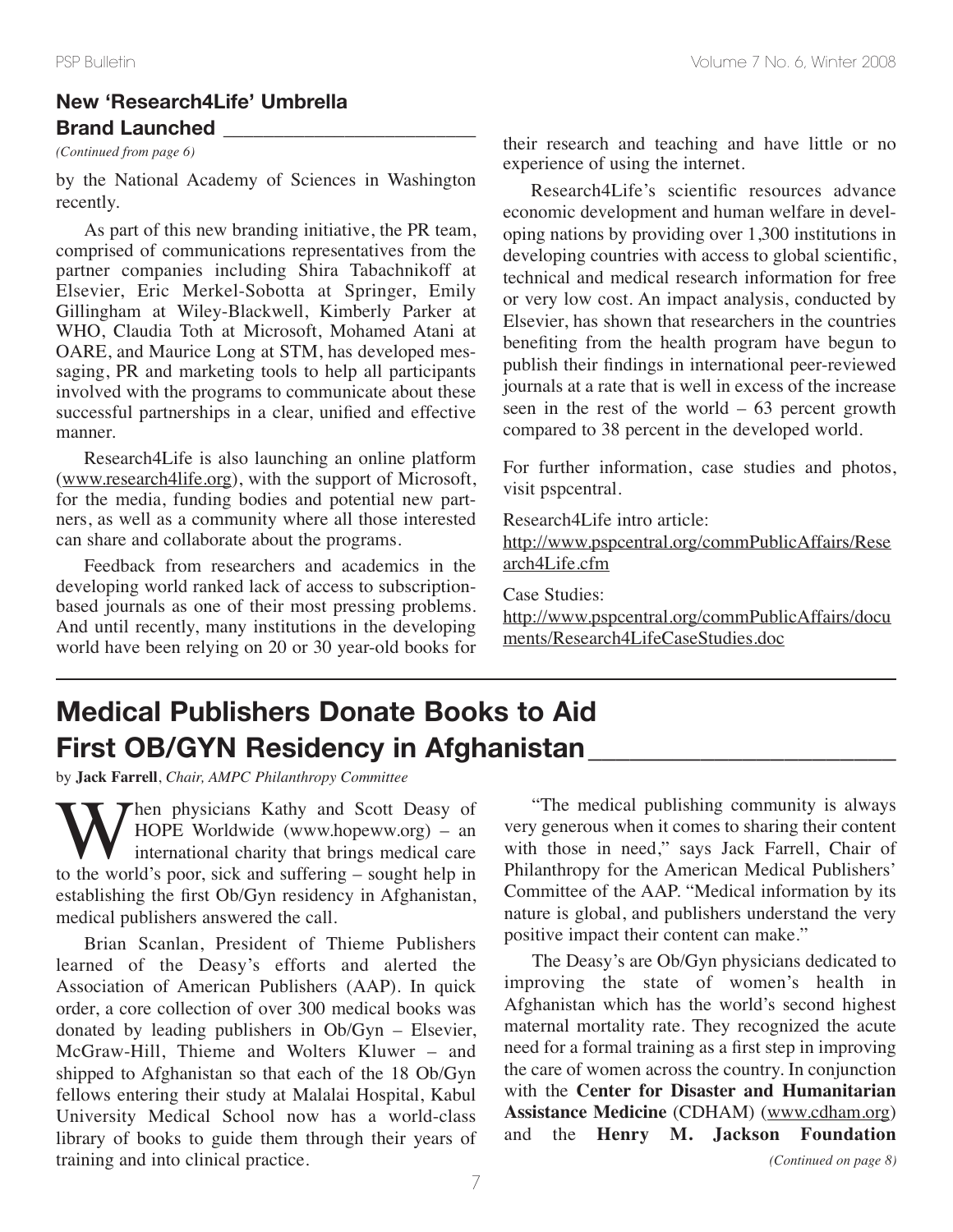## **Medical Publishers Donate Books to Aid First OB/GYN Residency in Afghanistan \_\_\_**

(www.hmjackson.org) the Deasy's started this inaugural Ob/Gyn training in early 2008.

Recently, when the shipment arrived, Dr. Deasy shared pictures of beaming physicians cradling their new books and noted, "Afghans do not smile for the camera – unless their joy simply cannot be suppressed. A picture can tell it all! " (see pictures at

http://www.publishers.org/main/PressCenter/Press\_Issu es/press\_Issue.htm#PSP)

*(Continued from page 7) Continued from page 7)* Anyone interested in tracking the success of this inaugural Ob/Gyn residency can visit www.afghan doctors.org. In addition, the Philanthropy Committee of the AAP welcomes any suggestions as it continues to spread the salve of good medicine around the world via the generous contributions from the medical publishing community. Interested parties should contact Sara Pinto, Director of the Professional and Scholarly Division of the AAP (spito@publishers.org).

# **From the PSP Executive Director's Desk John Tagler \_\_\_\_\_\_\_\_\_\_\_\_\_\_\_\_\_\_\_\_\_\_\_\_\_\_\_\_\_\_\_\_\_\_\_\_\_\_\_\_\_\_\_\_\_\_\_\_**

## **On the road . . . <sup>a</sup> look at two other publishing conferences this fall**

As an association director, I have frequent opportunity to attend industry conferences. I always approach them with an interest in keeping abreast of current developments, with the expectation of hearing some provocative speakers and a natural curiosity about what the "competition" is doing.

This fall I attended two conferences, the SSP Top Management Roundtable, in Philadelphia, September 4th – 5th and STM's 40th Anniversary Conference, in Frankfurt, Germany, October 14th. SSP's theme was "Constant Content and Autonomous Authors: The New Role of Publishers in the Era of Empowered Authors," while STM's was, "Forward from Forty: STM in its Fifth Decade."

## Highlights from the SSP Top Management Roundtable

With a focus on the changing dynamics between authors and publishers, many of the SSP sessions dealt with service providers and publishers that are experimenting with new models to meet changing user demands and habits. According to a recent Outsell survey, 31% of searches do not deliver desired results. Respondents also indicated the amount of time they spend each week gathering and using information, with the following results over the  $2001 - 2007$  time span. Gathering information:  $2001 - 44\%$  of the time; 2007 – 54% of the time. There is increasingly more information readily available but it is taking longer to locate it.

Registration helps site operators better know and understand users and respond to their demands. There is still uncertainty about the degree to which the blog information will be integrated into or complement the mainstream content, as there is great caution about integrating peer reviewed and unvetted content.

Brands can benefit from the vibrancy of discussions on social networking sites and the visibility gained. The brands, in return, provide a natural locus for a community to gather and in cases where there is a standard for high quality there is a better likelihood of attracting more serious bloggers and readers. The perception is often that bloggers are amateurs or hacks but many are experienced people. In the world of social networking, the traditional six degrees of separation have now been reduced to three.

There are two ways to become a famous blogger – become famous first and then blog or the reverse. The level of entry and maintenance can be high with regard to hardware and software investment, Web access options, tools and personal time commitment.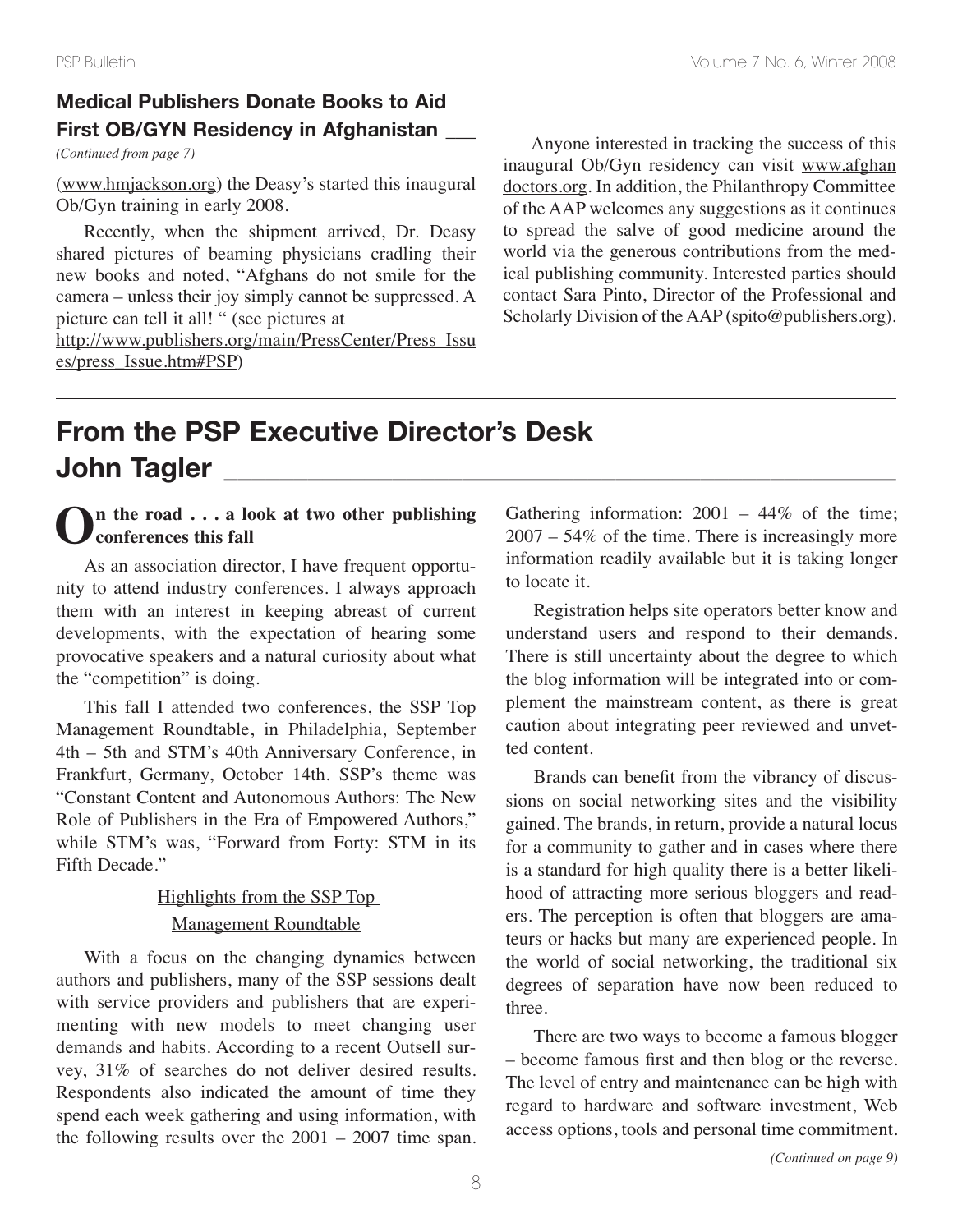## **From the PSP Executive Director's Desk \_\_\_\_\_\_\_\_\_\_\_\_\_\_\_\_\_\_\_\_\_\_\_\_\_\_\_\_\_\_\_\_**

## *(Continued from page 8)*

Podcasting has seen exponential growth in the past five years. The equipment and skills necessary for entry into podcasting are modest, and the key is not money or slickness but to identify a topic that is interesting and a speaker who is compelling.

## Highlights of the STM Conference

According to a report (http://www.rin.ac.uk/ costs-funding-flows) published by the Research Information Network (RIN) in May 2008, the estimated costs for research in the UK are £175 billion annually and are allocated as follows:

- 66.3% for the research process [£116 billion]
- 3.7% for publishing and distribution [£6.4 billion]
- 1.1% for access [£2 billion]
- 9.4% for user search and downloading  $[£16.4$  billion]
- 19.5% for reading [£34 billion]

Breaking this down a bit further, of the £6.4 billion for publishing and distribution, £1.8 billion is for direct fixed costs from manuscript submission to firstcopy cost. Additional components for the \$6.4 billion include distribution and database infrastructure plus the cost of subscriptions to libraries. Library overheads and providing access are covered in the £2 billion access provision. This illustrates an interesting apportionment of financial resources – with the researcher sitting at the two ends of the process {# 1, 4 and 5] accounting for more than 95% of the cost involved in supporting the research process. Based on observations of recent trends:

- Research funding and article output are likely to grow between  $1.5\% - 2\%$  annually during the next 10 years.
- This will primarily increase the burdens on peer reviewers and the HE libraries.
- E-only publication will save about 5% in distribution costs; the real savings will be for the libraries which can reduce their handling costs by 36%.

• Excluded from the study were the costs of building and sustaining institutional repositories, which looms large for potential new costs and would require additional study.

The scholarly publishing process is not generally understood outside the industry, and there needs to be better awareness about the criteria that authenticate the version of record. The perception is that the publisher's role is done upon publication, which was the case in the print world, but now the publisher continues to be responsible for the copy of record which includes errata, corrections and electronic archiving. Two recent CrossRef initiatives address these issues. First is CrossCheck, launched in 2008, which provides a means of detecting scholarly and professional plagiarism. The second initiative, CrossMark, is scheduled to be available in 2009. It provides a seal of approval that CrossRef-member publishers can affix to the official version of record, indicating that a particular document is an authenticated version (having passed peer review when promised by a journal) and maintained on the publisher site with updates, errata and links that are rigorously maintained.

The STM Conference concluded with what was the most highly anticipated and controversial session, "A Conversation with Harold Varmus." In an interview conducted by David Worlock, Chief Research Fellow, Outsell, Inc., Varmus shared his views on scholarly communication in general with a specific focus on Open Access. Varmus consistently pulled the discussion back to his views on the changes in scholarly communication and how to make the scholarly record publicly available.

Varmus asserted that the subscription model will disappear within five years. He indicated that the PLoS operation is on track to break even in its publishing operations within the coming year and is committed to expanding its services. Among new innovations are article summaries in the flagship journals (PLoS Biology and PLoS Medicine), written by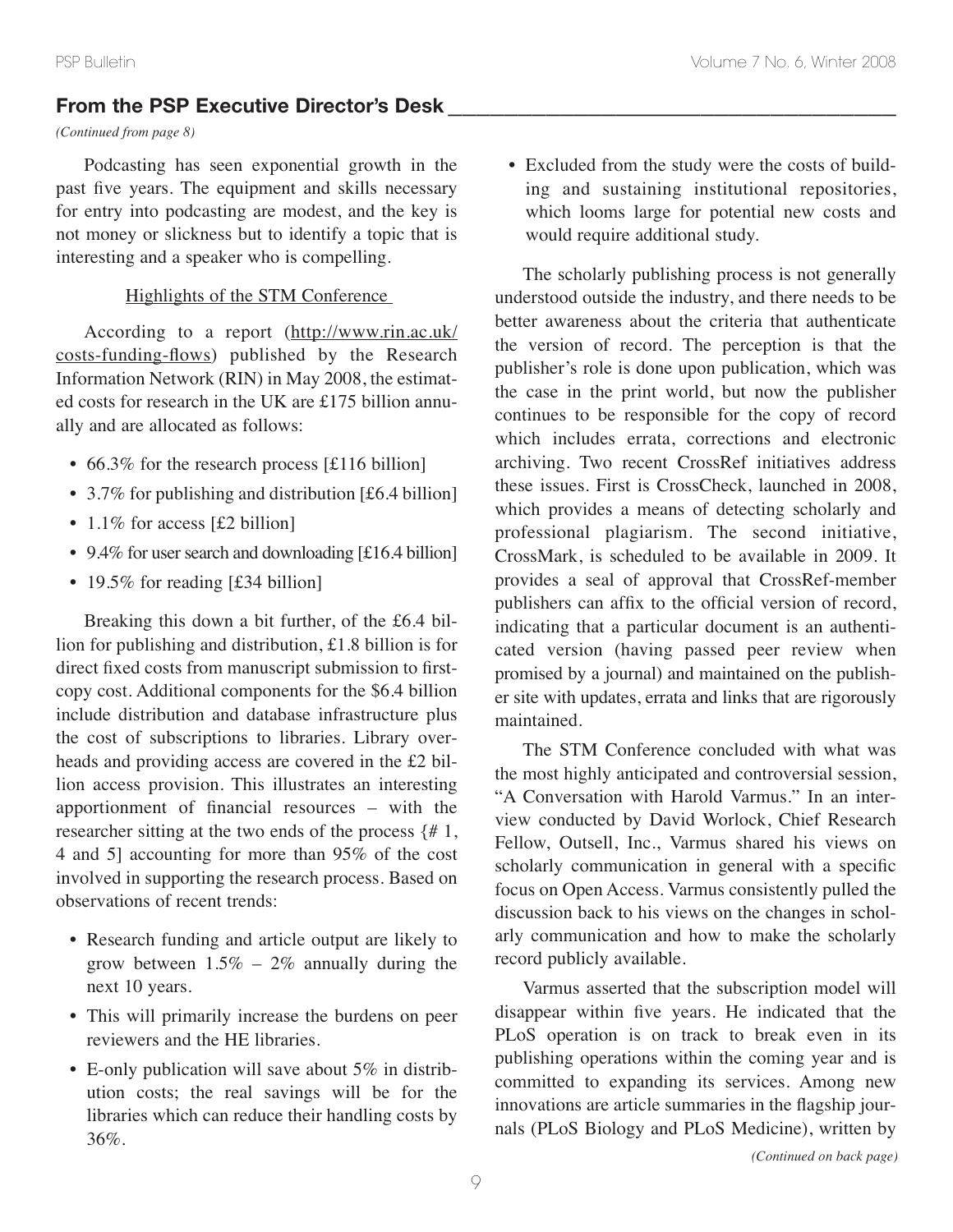## **2009 PSP Annual Conference**

## **Focus on the User: Localization, Customization, Personalization**

**February 4th-6th, 2009 Renaissance Mayflower Hotel Washington, DC**

#### **REGISTER BY JANUARY 12 TO QUALIFY FOR BIG DISCOUNTS!**

#### **WEDNESDAY, FEBRUARY 4, 2009**

#### 9:00am-3:30pm

Concurrent Pre-Conference Programs *(separate registration fee for each)*

- **• The Development Cycle for Digitally-Enabled Publishing: Technology, Intelligence, and Listening to Your Users**
- **• MashUp at the Library: Managing Colliding User Needs, Technologies, and the Ability to Deliver**

#### **ANNUAL CONFERENCE BEGINS**

4:00pm–5:00pm **Keynote Opening Address, Donald Waters, Mellon Foundation** 7:00pm-9:00pm **Evening Reception at Cosmos Club**

#### **THURSDAY, FEBRUARY 5, 2009**

| 9:00am-11:00am                     | Plenary #1: Public Policy is Everyone's Concern: Developments in Access Policies,<br>Turning the New Page in Copyright Policies, and the Look Ahead |  |  |  |
|------------------------------------|-----------------------------------------------------------------------------------------------------------------------------------------------------|--|--|--|
|                                    | 11:00am-11:30am PSP Business Meeting                                                                                                                |  |  |  |
| $12:00 \text{pm} - 1:30 \text{pm}$ | Luncheon: 2008 PSP PROSE Awards,<br>Master of Ceremonies: John Jenkins, CQ Press; Address by R.R. Hawkins Winner                                    |  |  |  |
| $2:15$ pm-3:45pm                   | Plenary #2: The Devil Is In The Devices                                                                                                             |  |  |  |

#### 4:00pm-5:15pm

Concurrent sessions:

- **• Mediating Authority in the Digital Age**
- **• Institutional Repositories and Open Access in the Humanities and Social Sciences: Where Are we heading?**
- **• Evaluating Research Performance: What Publishers Should Know Today**

7:30pm-9:30pm Dinner

Keynote Dinner Address: **Alex Jones, Director of the Joan Shorenstein Center**

#### **FRIDAY, FEBRUARY 6, 2009**

#### 9:00am-10:15am

Concurrent sessions:

- **• Online Advertising**
- **• No Longer an Open Book: Expectations from the new users of reference content**
- **• Custom Publishing**

#### 10:45am-12:00pm

Concurrent sessions:

- **• China and India: The Rise of the Asian Megamarkets and What it Means for Professional Publishers**
- **• How "E" is Changing the Way People Work**
- **• Publishing E-Books in the Social Sciences and Humanities: Meeting the Needs of the Market**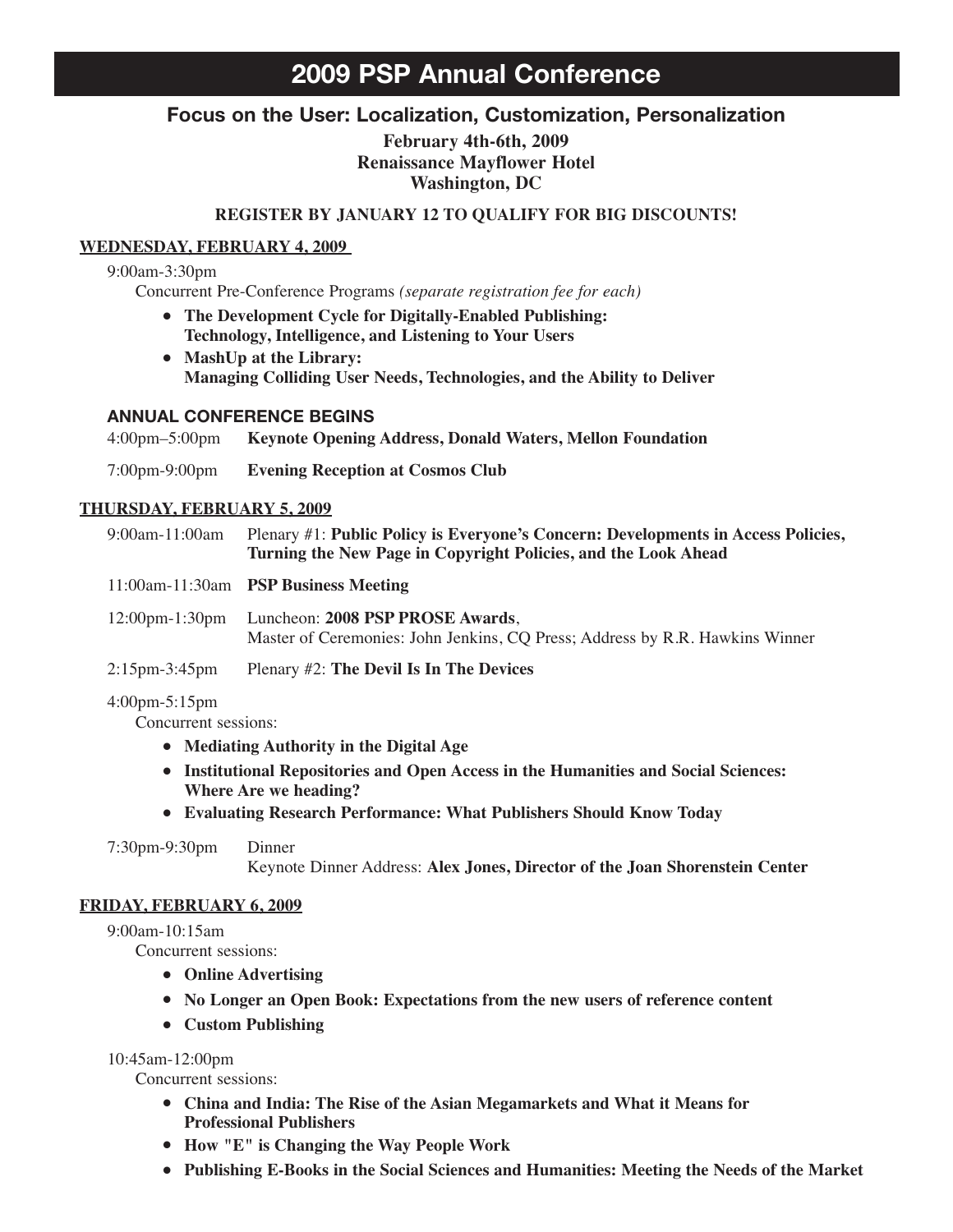## **REGISTRATION FEES**

*(after January 12th, 2009, full conference rates apply)*

|                                                                                         | <b>AAP Member &amp; Librarians</b> | Non-Member |
|-----------------------------------------------------------------------------------------|------------------------------------|------------|
| <b>Pre-Conference on 2/4/09 Only</b><br>(Please check which session you plan to attend) | \$295                              | \$425      |
| The Development Cycle Pre-Conference<br>MashUp at the Library Pre-Conference            |                                    |            |

## **EARLYBIRD REGISTRATION PACKAGES**

*(please check appropriate boxes)*

|   |                                                                                                                                                                         | <b>AAP Member &amp; Librarians</b> | Non-Member |
|---|-------------------------------------------------------------------------------------------------------------------------------------------------------------------------|------------------------------------|------------|
| ப | <b>Registration Package 1</b><br><b>Includes</b><br><b>PSP</b> Annual Conference                                                                                        | \$1,200                            | \$1,845    |
| ப | <b>Registration Package 2</b><br><b>Includes</b><br><b>PSP</b> Annual Conference<br>Pre-Conference Seminar                                                              | \$1,495                            | \$2,270    |
| ❏ | <b>Registration Package 3</b><br>(New attendees $-$ or if you haven't attended since 2005)<br><b>Includes</b><br><b>PSP</b> Annual Conference                           | \$850                              | \$1,300    |
| ⊔ | <b>Registration Package 4</b><br>(New attendees $-$ or if you haven't attended since 2005)<br><b>Includes</b><br><b>PSP</b> Annual Conference<br>Pre Conference Seminar | \$1,145                            | \$1,725    |

| Name             | <b>Business Title</b> |  |  |  |
|------------------|-----------------------|--|--|--|
| Company          |                       |  |  |  |
| Address          |                       |  |  |  |
| City, Zip, State |                       |  |  |  |
| Telephone        | E-mail                |  |  |  |

#### **PAYMENT METHOD:**

|  |  |  | $\Box$ Check (Payable to Association of American Publishers, Inc.) |  |
|--|--|--|--------------------------------------------------------------------|--|
|  |  |  |                                                                    |  |

❑ Visa ❑ MasterCard ❑ American Express

Card No. \_\_\_\_\_\_\_\_\_\_\_\_\_\_\_\_\_\_\_\_\_\_\_\_\_\_\_\_\_\_\_\_\_\_\_\_\_\_\_\_\_\_\_\_\_\_\_\_\_\_\_\_\_\_\_\_\_\_\_\_ Exp. Date \_\_\_\_\_\_\_\_\_\_\_\_\_\_\_\_\_\_\_\_\_\_\_\_\_

Name of Cardholder \_\_\_\_\_\_\_\_\_\_\_\_\_\_\_\_\_\_\_\_\_\_\_\_\_\_\_\_\_\_\_\_\_\_\_\_\_\_\_\_\_ Signature \_\_\_\_\_\_\_\_\_\_\_\_\_\_\_\_\_\_\_\_\_\_\_\_\_\_\_\_\_\_\_\_\_\_\_

**Total amount to be charged - \$ \_\_\_\_\_\_\_\_\_\_\_\_\_\_\_\_\_**

#### **MAIL OR FAX PAYMENT TO:**

Association of American Publishers Attn: Sara Pinto 71 Fifth Avenue, 2nd Floor New York, NY 10003-3004 **Fax (212) 255-7007**

**Special Note – Librarians** can register at the AAP Member Rate

**Special Note – AAUP members** who have submitted to the PROSE awards program can register at the AAP Member Rate

FOR MORE INFORMATION: Email Sara Pinto at **spinto@publishers.org** Visit the PSP website at **www.pspcentral.org**